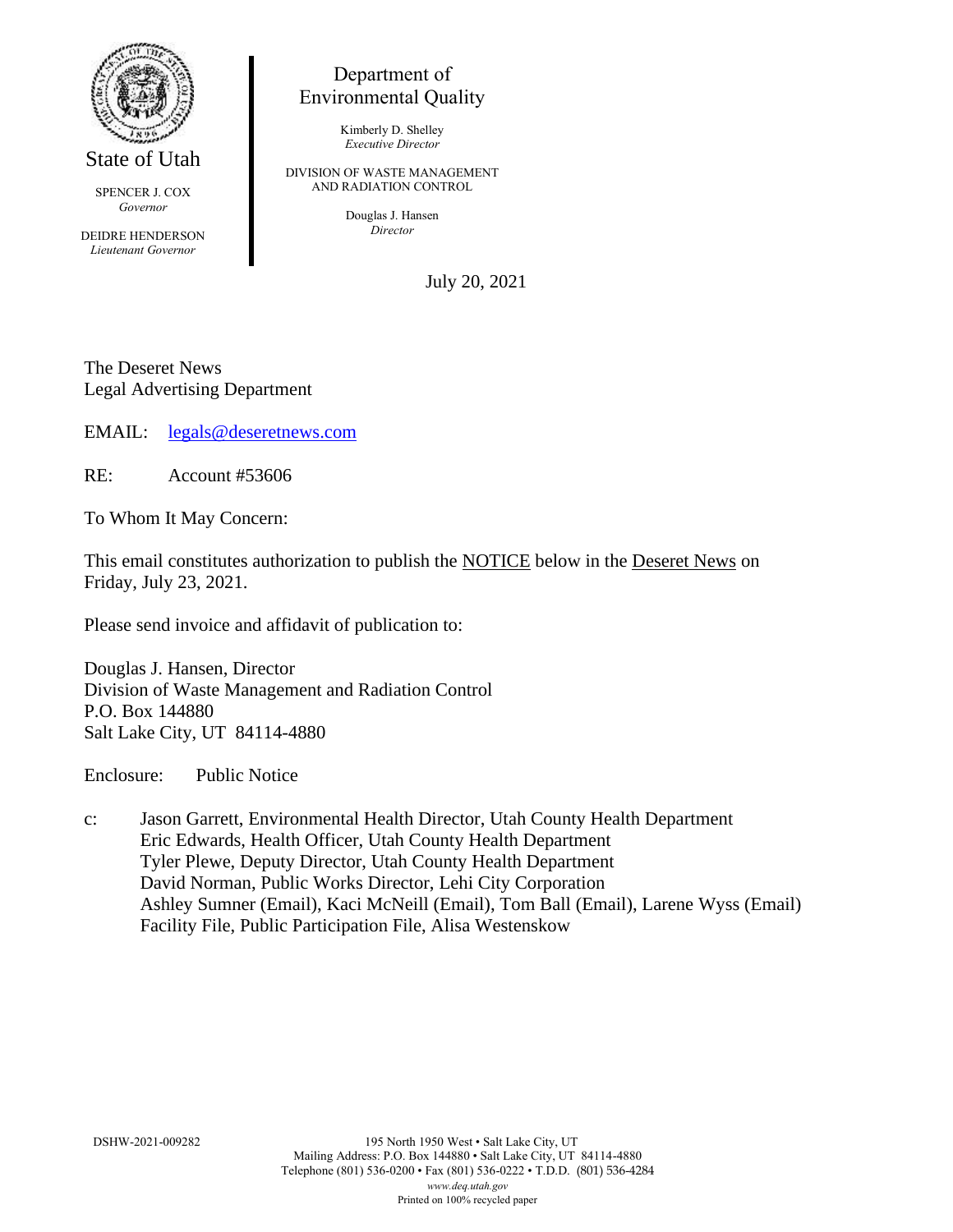

State of Utah

SPENCER J. COX *Governor*

DEIDRE HENDERSON *Lieutenant Governor*

## Department of Environmental Quality

Kimberly D. Shelley *Executive Director*

DIVISION OF WASTE MANAGEMENT AND RADIATION CONTROL

> Douglas J. Hansen *Director*

> > July 20, 2021

The Salt Lake Tribune Legal Advertising Department

EMAIL: [legals@sltrib.com](mailto:legals@sltrib.com)

RE: Account #SLT0010250

To Whom It May Concern:

This email constitutes authorization to publish the NOTICE below in the Salt Lake Tribune on Sunday, July 25, 2021.

Please send invoice and affidavit of publication to:

Douglas J. Hansen, Director Division of Waste Management and Radiation Control P.O. Box 144880 Salt Lake City, UT 84114-4880

Enclosure: Public Notice

c: Jason Garrett, Environmental Health Director, Utah County Health Department Eric Edwards, Health Officer, Utah County Health Department Tyler Plewe, Deputy Director, Utah County Health Department David Norman, Public Works Director, Lehi City Corporation Ashley Sumner (Email), Kaci McNeill (Email), Tom Ball (Email), Larene Wyss (Email) Facility File, Public Participation File, Alisa Westenskow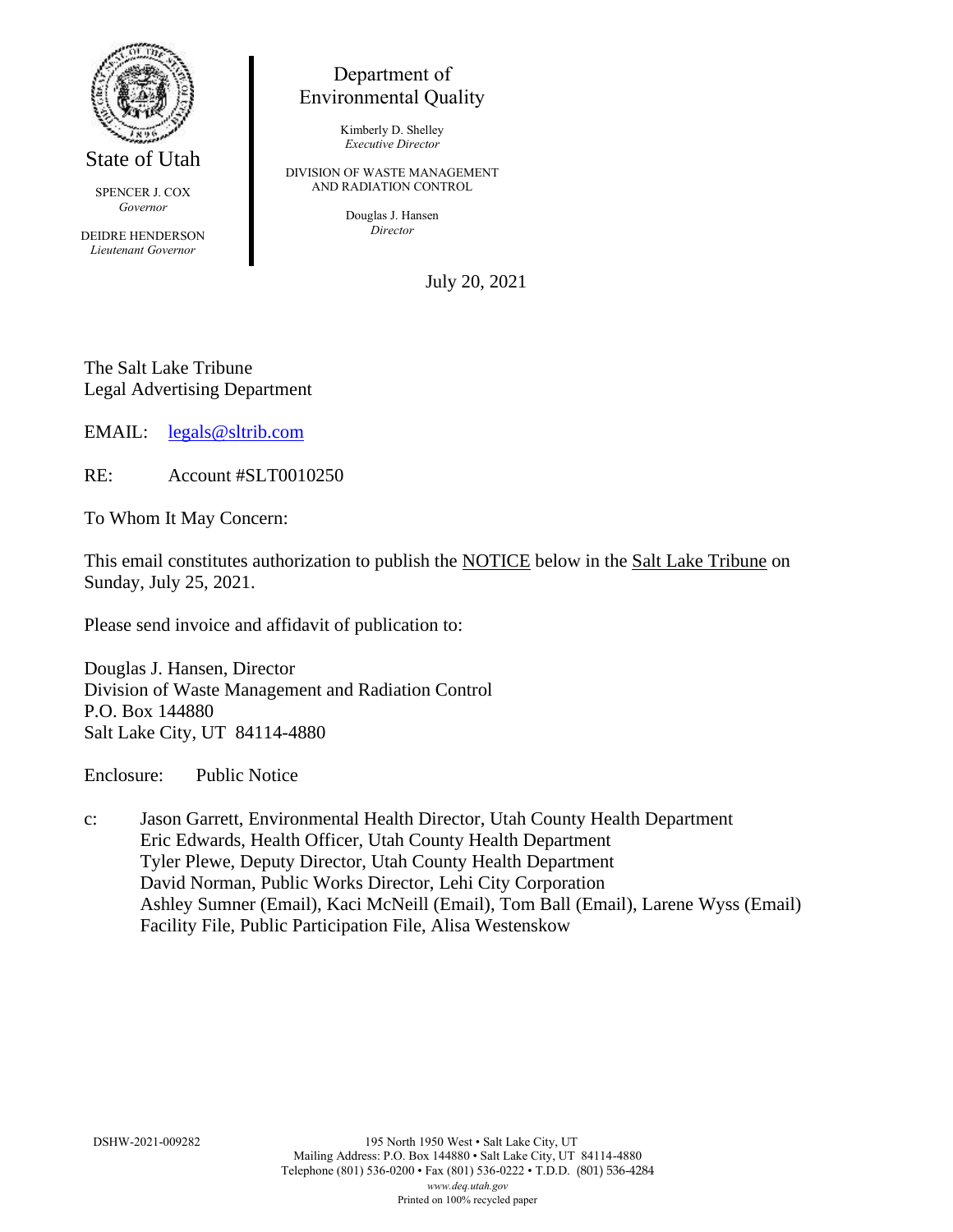

State of Utah

SPENCER J. COX *Governor*

DEIDRE HENDERSON *Lieutenant Governor*

## Department of Environmental Quality

Kimberly D. Shelley *Executive Director*

DIVISION OF WASTE MANAGEMENT AND RADIATION CONTROL

> Douglas J. Hansen *Director*

> > July 20, 2021

The Daily Herald Legal Advertising Department

EMAIL: [dhlegals@heraldextra.com](mailto:dhlegals@heraldextra.com)

RE: Account #U51160

To Whom It May Concern:

This email constitutes authorization to publish the NOTICE below in the Daily Herald on Monday, July 26, 2021

Please send invoice and affidavit of publication to:

Douglas J. Hansen, Director Division of Waste Management and Radiation Control P.O. Box 144880 Salt Lake City, UT 84114-4880

Enclosure: Public Notice

c: Jason Garrett, Environmental Health Director, Utah County Health Department Eric Edwards, Health Officer, Utah County Health Department Tyler Plewe, Deputy Director, Utah County Health Department David Norman, Public Works Director, Lehi City Corporation Ashley Sumner (Email), Kaci McNeill (Email), Tom Ball (Email), Larene Wyss (Email) Facility File, Public Participation File, Alisa Westenskow